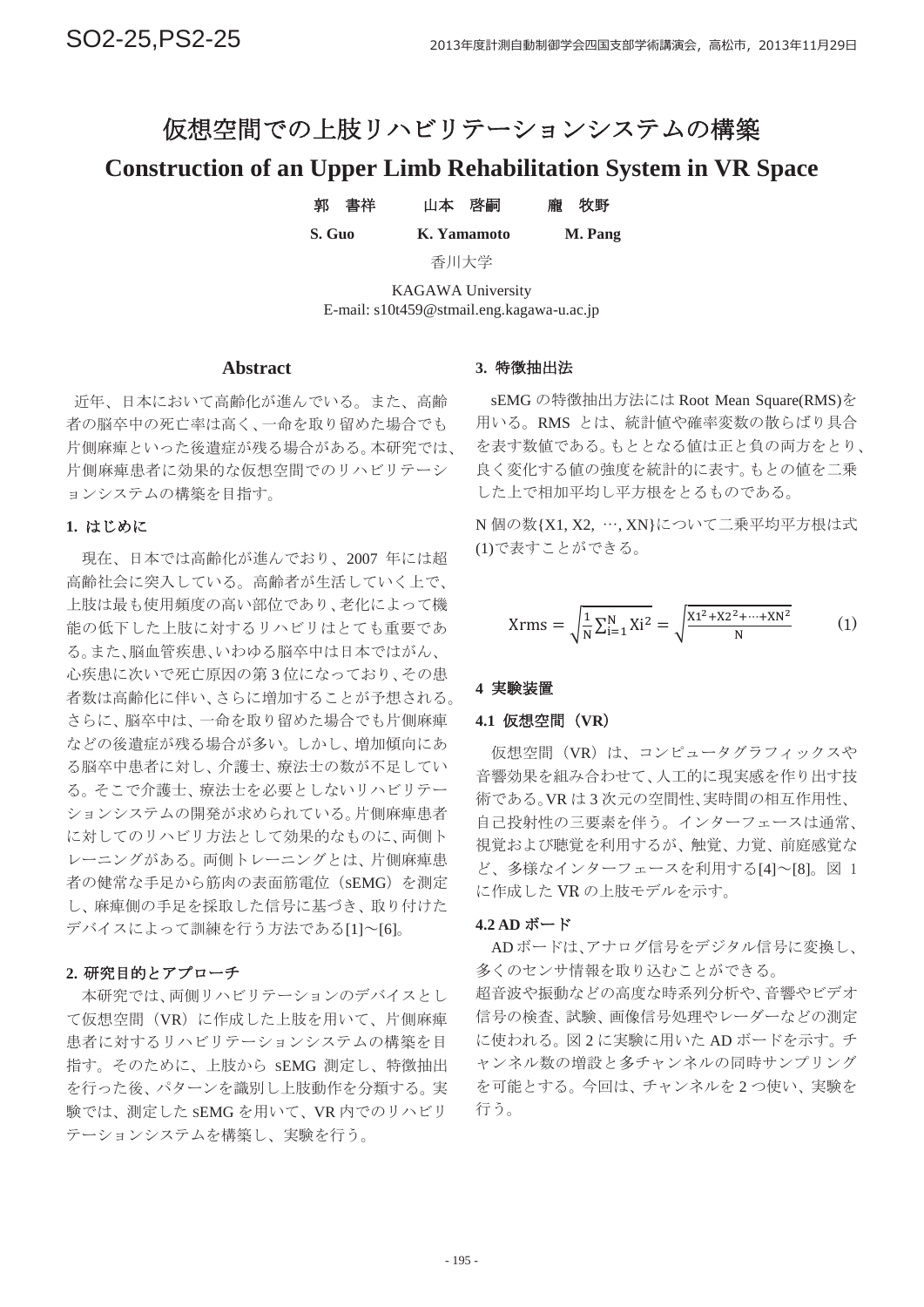

図1 作成した VR の上肢モデル





### 5. 実験方法

## 5.1 sEMG の測定

被験者は健常な成人男性である。sEMG を測定するチ ャンネルは、二つ使用する。測定に使用する筋肉は、曲 げ動作時に使用される指屈筋と、伸ばし動作時に使用さ れる指伸筋で、各筋肉にチャンネルを一つずつ装着する。 [7],[8] sEMG の測定動作は指の曲げ伸ばし運動である。 リラックスした状態で3秒間静止し、曲げ動作を5秒間 行う。その後、伸ばし動作を5秒間行う。動作はすべて を繰り返し5回行い、その平均の sEMG を用い、閾値 を設定する。実験の様子を図3に示す。

### 5.2 VR による動作識別

測定した sEMG を用い、VR で動作識別を行う。動作 及びチャンネル数やチャンネルをつける位置は sEMG を測定した条件と等しくする。RMS を用い、sEMG の 特徴抽出を行い、求めた値より多くの sEMG が流れれ ば VR が動作するよう閾値を設定する。

#### 6. 実験結果

測定した sEMG をグラフ化したものを図 4,5 に示す。 この際、式(1)を用いて指屈筋の閾値を0.025、指伸筋の 閾値を 0.045 と設定する。測定した Xrms の値が設定し た閾値を超えた場合、VR が動作するよう設定する。図 6に、リアルタイムでのVRを用いた動作識別の実験の 様子を示す。



(a) 曲げ動作